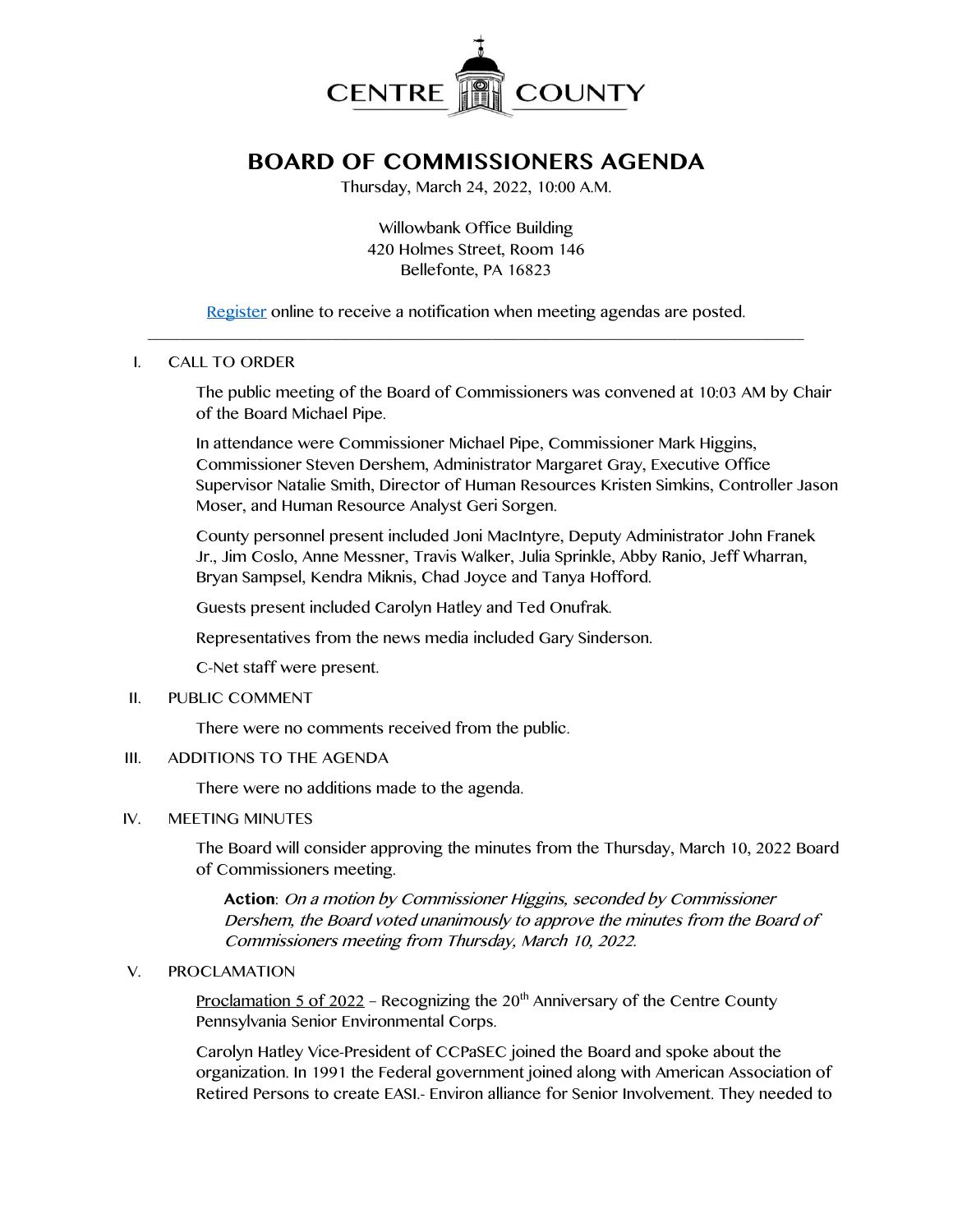increase volunteers, and recently retired people have the motivation, time and talent to work with the EASI program. Pennsylvania was the first state to implement this and they developed 17 chapters across the Commonwealth.

Last year, CCPaSEC volunteered a total of 2200 hours. In 2007 the funding for the federal program ended and they became a program under Clearwater Conservancy. CCPaSEC has 20 years' worth of data and has been used by the National Geographic Society and was requested to be inputted into the alliance of the aquatic Resource in the Chesapeake Bay Data Explorer. Pennsylvania has 86,000 miles of rivers and streams, second only to Alaska.

**Action**: On a motion by Commissioner Higgins, seconded by Commissioner Dershem, the Board voted unanimously to adopt Proclamation 5 of 2022.

#### VI. AMERICAN RESCUE PLAN ACT (ARPA)

Administrator Margaret Gray asked the Board to consider approval of an allocation in the amount of \$24,000 to the Centre County Recycling and Refuse Authority for COVID related expenses. Executive Director, Ted Onufrak thanked the Board talked about the upcoming event on April  $29<sup>th</sup>$  and  $30<sup>th</sup>$  for the Household Hazardous Waste Initiative – Dept. 120.

**Action**: On a motion by Commissioner Higgins, seconded by Commissioner Dershem, the Board voted unanimously to approve the allocation to the Centre County Recycling and Refuse Authority.

#### VII. PERSONNEL ITEMS

#### A. Human Resources

Director Kristen Simkins asked the Board to consider the following:

- i. Expand the Employee Referral Incentive Program to all non-supervisory vacancies within the County, effective March 24, 2022, pay period 7 through July 30, 2022 pay period 16 -Dept. 114.
- ii. Recruitment Incentive Program to include all positions within the County, effective March 24, 2022, pay period 7 through July 30, 2022 pay period 16 – Dept. 114.

**Action:**On a motion by Commissioner Higgins, seconded by Commissioner Dershem, the Board voted unanimously to approve the expansion to the Employee Referral Incentive Program and the Employee Recruitment Incentive Program.

B. Human Services- Human Service Administrator Natalie Corman asked the Board to approve the proposed one step increase for designated Human Services case working employees in MH/ID/EI, Drug and Alcohol, Children and Youth Services, and Office of Aging effective March 27, 2022, pay period 8. Dept. 303, 304, 511, 521, 561, 562.

Commissioner Pipe asked which line items can be reduced to offset costs. Natalie explained that some of these services bring in funding. Our Human Services Block Grant funding, both current and retained will be able to offset some of the costs. Commissioner Pipe feels that it is smart to get ahead of the curve to recruit and retain employees. Many counties in the State are experiencing shortages and Commissioner Higgins noted that this was one of the main topics at the County Commissioners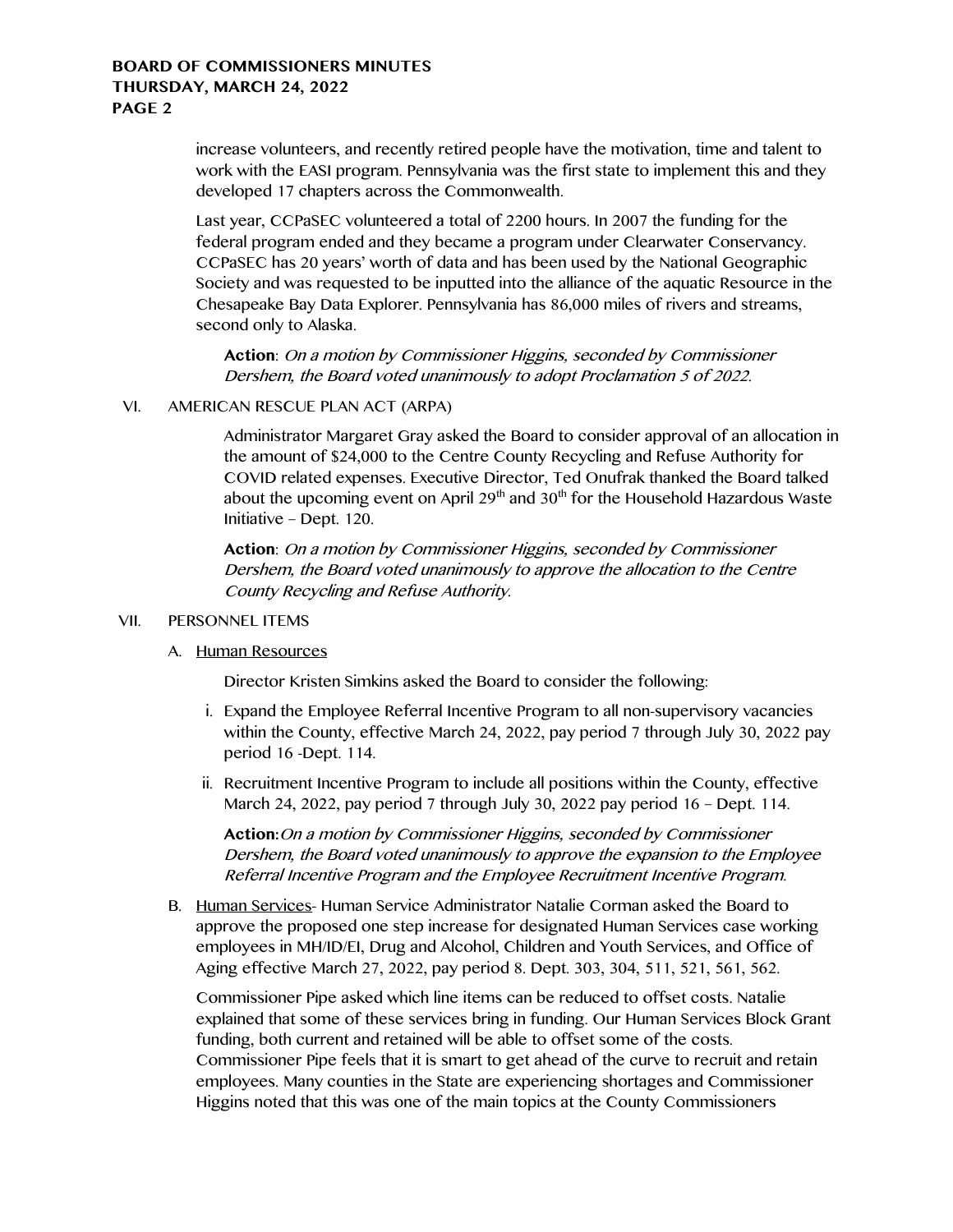Association of Pennsylvania Conference. Commissioner Dershem commended Director Julia Sprinkle and Human Service Administrator Natalie Corman for the great job that their departments do.

**Action:** On a motion by Commissioner Higgins, seconded by Commissioner Dershem, the Board voted unanimously to approve the proposed one step increase for designated Human Services case working employees in MH/ID/EI, DA, CYS and Aging.

C. Commissioners- Administrator Margaret Gray asked the Board to approve a one-time payment of \$500 not to include Correctional Facility employees or elected officials who are employed at the County as of April 8, 2022, pay period 8. Each and every one of the County staff members are important to the function of County Government and services provided to our community - Dept. 120.

Commissioner Higgins expressed appreciation for County employees and the difficult year. Commissioner Dershem echoed his comments and recognized the increase in cost of living and the importance of each staff member.

**Action:** On a motion by Commissioner Higgins, seconded by Commissioner Dershem, the Board voted unanimously to approve the one-time payment to all non-Correctional Facility employees.

D. Conservation District

Director Jim Coslo asked the Board to consider:

- i. Promotion/change in title/department for Sherry Boone, from full-time Department Clerk 2 (80), Probation, (p.c.  $\#15$ , non-exempt), at SG-N06C(03)- $\#14.04$ /hour to fulltime Department Clerk 3 (80), Conservation District, (p.c. #10, non-exempt, replacing J. Smite Rote), at SG-N08A(01)--\$14.79/hour, effective April 4, 2022, pay period 8. Salary budget savings for 2022 \$3,580, annualized salary savings for 2023 \$1,789 - Dept. 822.
- ii. Personnel requisition for full-time Nutrient Management Technician, Conservation District, (p.c. #06, non-exempt, replacing A. Ulsh), at SG-N12, effective retro to March 16, 2022, pay period 7 – Dept. 822.

**Action:** On a motion by Commissioner Higgins, seconded by Commissioner Dershem, the Board voted unanimously to approve the Conservation District items iii.

E. Correctional Facility – Consider approval of the personnel requisition for full-time Lieutenant, Correctional Facility, (p.c. #03, non-exempt, replacing T. Corl), at SG-S54, effective retro to March 14, 2022, pay period 7 – Dept. 333.

**Action:** On a motion by Commissioner Higgins, seconded by Commissioner Dershem, the Board voted unanimously to approve the personnel requisition for the Correctional Facility.

- F. Human Services
	- i. Children & Youth Services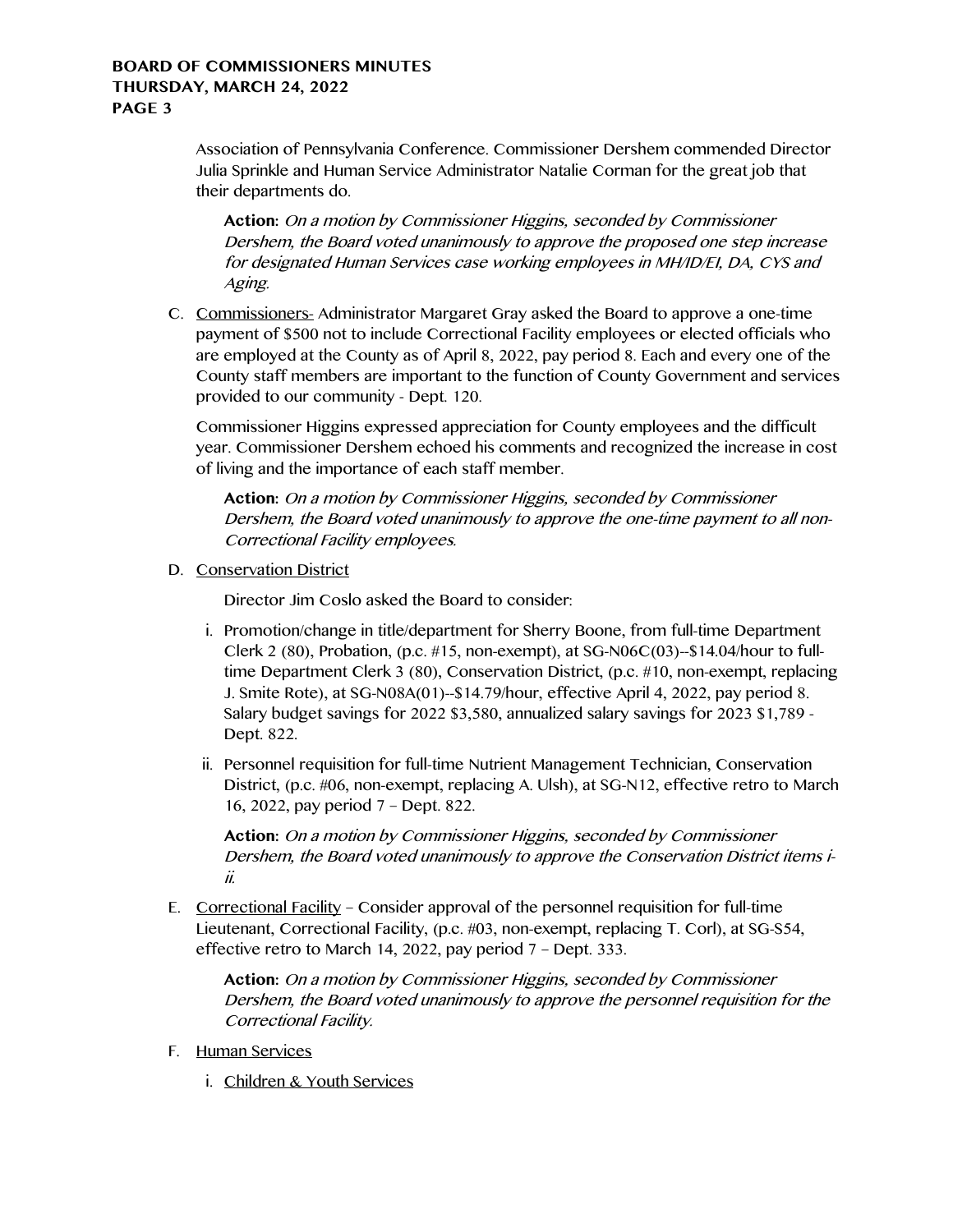Director Julia Sprinkle thanked the Board for the actions they approved today. She asked the Board to consider the following items:

- 1. Approval of the appointment for Harley R. Nelen, full-time Caseworker 1- C&YS, C&YS, (p.c. #41, non-exempt, replacing S. Haldeman), at SG-N11A(01)- -\$16.90/hour, effective March 28, 2022, pay period 8. Conditional upon satisfactory completion of pre-employment requirements. Salary budget savings for 2022 \$6,844, annualized salary savings for 2023 \$10,472 - Dept. 511.
- 2. Approval of the personnel requisition for temporary Casework Intern, C&YS, (p.c. #36, non-exempt, replacing E. Giombetti), at SG-N06, effective March 22, 2022, pay period 7 – Dept. 511.
- 3. Approval of the appointment for Isabelle R. Taffera, temporary full-time Casework Intern, C&YS, (p.c. #36, non-exempt, replacing E. Giombetti), at SG-N06A(01)--\$13.55/hour, effective March 28, 2022, pay period 8. Salary budget impact for 2022 \$1,099 - Dept. 511.
- 4. Approval of the personnel requisition for full-time Caseworker 2, C&YS, (p.c. #51, non-exempt, replacing C. Smith), at SG-N13, effective retro to March 15, 2022, pay period 7 – Dept. 511.
- 5. Approval of the personnel requisition for full-time Caseworker 2, C&YS, (p.c. #33, non-exempt, replacing K. Brown), at SG-N13, effective retro to March 15, 2022, pay period 7 – Dept. 511.

**Action:** On a motion by Commissioner Higgins, seconded by Commissioner Dershem, the Board voted unanimously to approve C&YS items 1-5.

# VIII. REPORT ON JUDICIAL PERSONNEL ITEMS

- A. Probation
	- i. President Judge Pamela Ruest has approved the personnel requisition for full-time Department Clerk 2 (80), Probation, (p.c. #19, non-exempt, replacing A. Wright), at SG-N06, effective March 14, 2022, pay period 7 – Dept. 301.
	- ii. President Judge Pamela Ruest has approved the personnel requisition for full-time Department Clerk 2 (80), Probation, (p.c. #15, non-exempt, replacing S. Boone), at SG-N06, effective March 21, 2022, pay period 7 – Dept. 301.

# IX. REPORT ON ROW OFFICE PERSONNEL ITEMS

X. NON-PERSONNEL ITEMS

# A. Court Administration

Court Administrator Kendra Miknis presented the following items:

i. PA Rule of Judicial Administration 701(a) and Act 37 of 2007 Senior Judge Chambers and Support Staff: Application for Senior Judge Reimbursable Costs application to the Administrative Office of Pennsylvania Courts (AOPC) for reimbursable costs incurred in calendar year 2021. Reimbursements requested are for staff support \$6,060 and facilities \$210 which totals \$6,270 in 2021 – Dept. 271.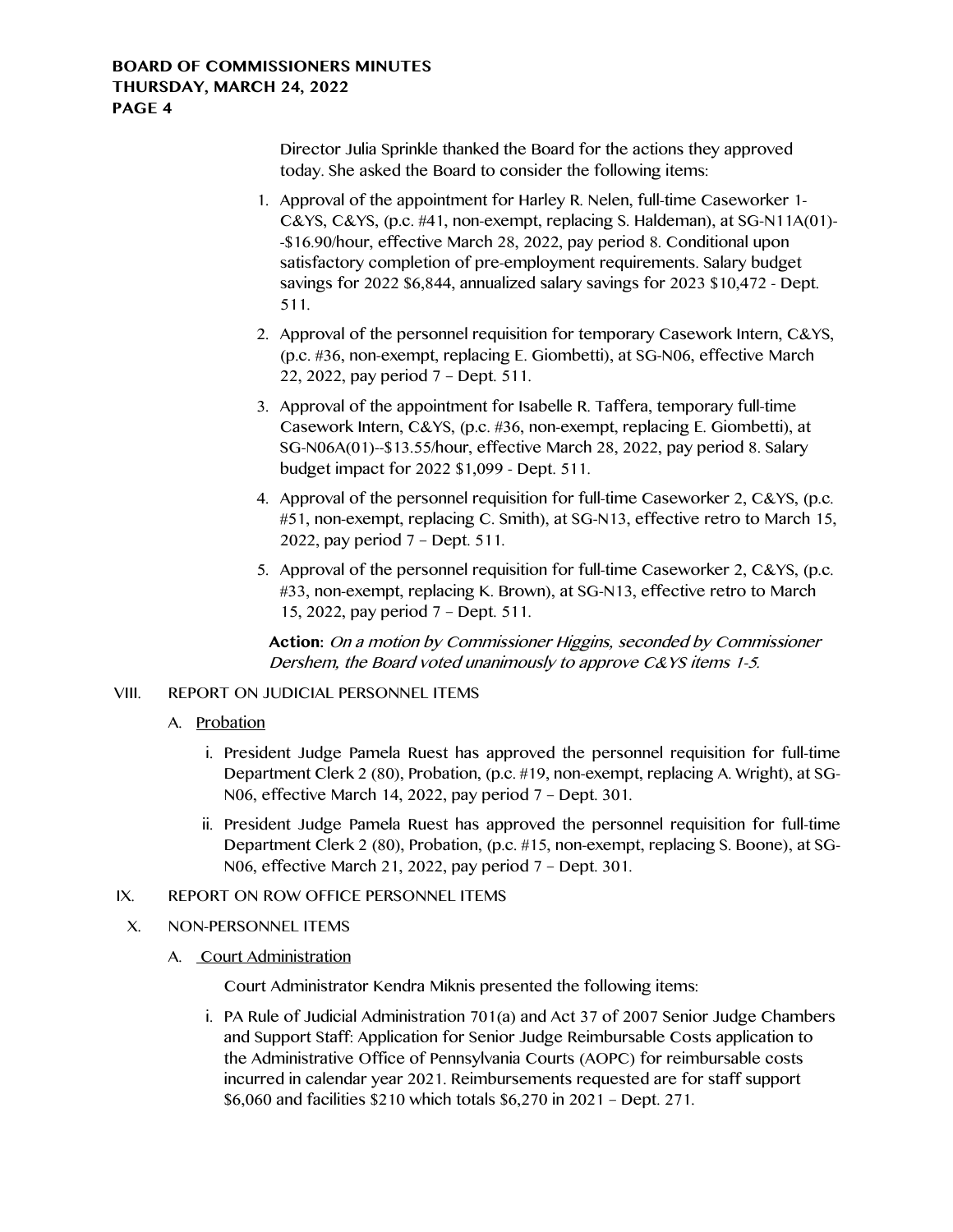ii. Court Interpreter Services Grant application to the Administrative Office of Pennsylvania Courts (AOPC) for language access reimbursable costs incurred in calendar year 2021. Reimbursements requested are for courtroom interpreters \$23,984.81 and telephone interpreting services \$787.80 which totals \$24,772.61 in 2021 – Dept. 271.

**Action**: On a motion by Commissioner Higgins, seconded by Commissioner Dershem, the Board voted unanimously to approve the submission of the reimbursement applications to the AOPC.

B. Emergency Management – Director Jeff Wharran asked the Board to consider submission of the Hazardous Material Response (HMRF) application for assistance to the Pennsylvania Emergency Management Agency (PEMA) for the period of July 1, 2022 through June 30, 2023 – Dept. 352.

**Action**: On a motion by Commissioner Higgins, seconded by Commissioner Dershem, the Board voted unanimously to add the HMRF Assessment to next week's Consent Agenda.

C. Housing – Satisfaction piece for Brian R. Catherman and Wendy S. Catherman for the premises located at 949 Steele Hollow Road, Julian – Dept. 815.

**Action**: On a motion by Commissioner Higgins, seconded by Commissioner Dershem, the Board voted unanimously to approve the satisfaction piece for Brian R. Catherman and Wendy S. Catherman.

D. Information Technology Services - Chief Information and Records Officer Chad Joyce asked the Board to approve a contract with Mission Critical Partners (MCP) to provide a period of time for the transfer of knowledge from the existing IT vendor. The contract amount is not to exceed \$120,000 for the period of March 24, 2022 through June 30, 2022 – Dept. 142.

Commissioner Dershem reminded employees to remain vigilant regarding the IT system and current world events.

**Action**: On a motion by Commissioner Higgins, seconded by Commissioner Dershem, the Board voted unanimously to approve the contract with Mission Critical Partners.

E. Controller

Controller Jason Moser asked the Board to consider the following:

- i. Letter of Engagement with Baker Tilly US, LLP for the audit year 2021. The contract total is \$79,500 for the period of January 1, 2022 through December 31, 2022 – Dept. 125.
- ii. Contract extension of the agreement with Korn Ferry to provide actuarial services. The contract rate is \$2,393 per month and \$1.85 per statement for pension benefit statements. The contract total is \$28,716 for the period of January 1, 2022 through December 31, 2022 – Dept. 125.

**Action**: On a motion by Commissioner Higgins, seconded by Commissioner Dershem, the Board voted unanimously to add Controller items i-ii to next week's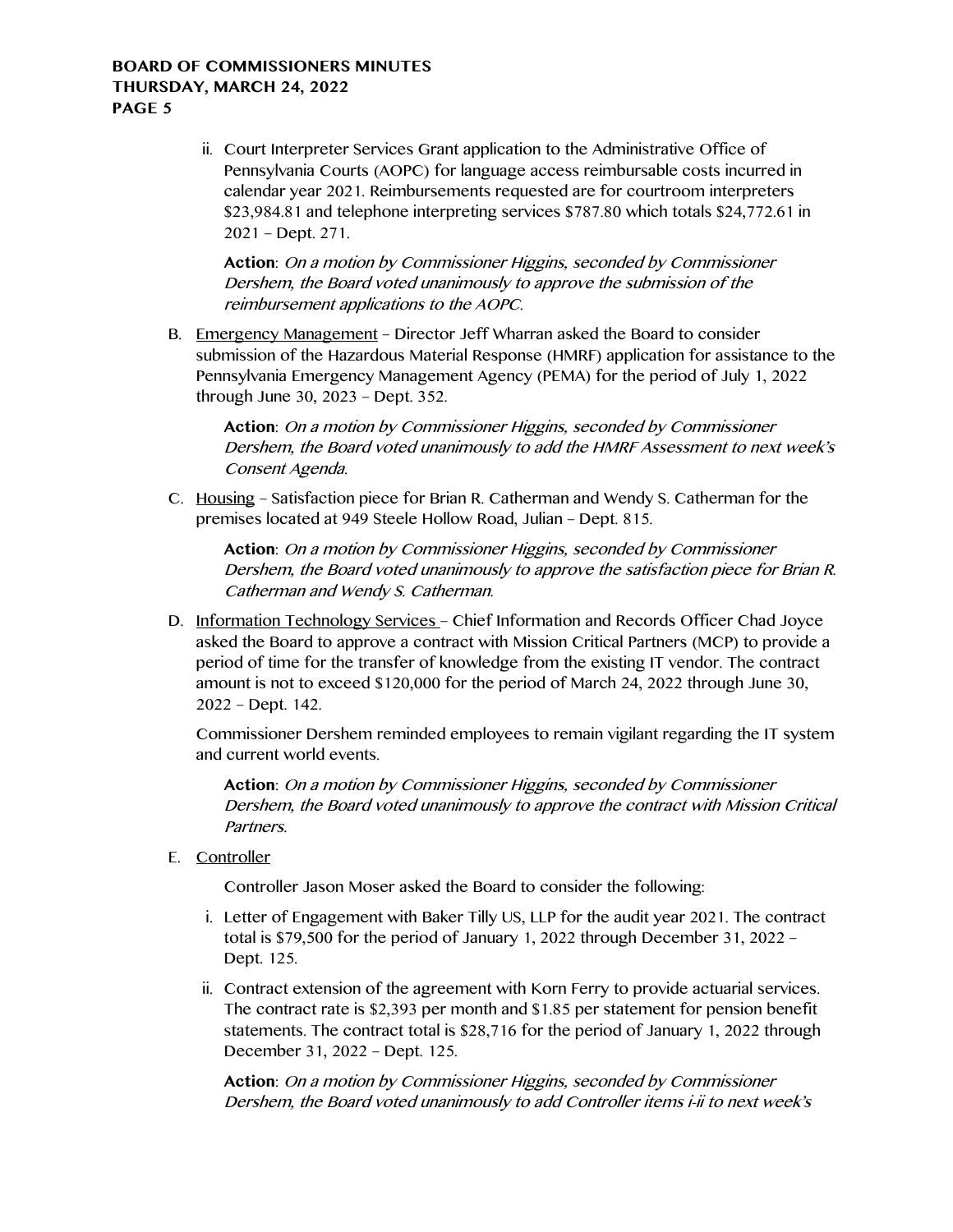#### Consent Agenda.

- F. Letter of Support
	- i. A Letter of support for organizations providing Quick Response Service in Centre County who were excluded from Act 10 grant funding. The letter will be sent to Governor Wolf and State Legislators representing Centre County and advocating for the aforementioned organizations to be included.

**Action**: On a motion by Commissioner Higgins, seconded by Commissioner Dershem, the Board voted unanimously to approve the letter of support for organizations providing Quick Response Service in Centre County who were excluded from Act 10 grant funding.

# XI. CONSENT AGENDA

**Action**: On a motion by Commissioner Higgins, seconded by Commissioner Dershem, the Board voted unanimously to approve this week's Consent Agenda.

# A. Prothonotary

- i. Master Agreement with Teleosoft, Inc. to consolidate all existing license, software, support and maintenance agreements into one Master Agreement. This agreement remains in force until terminated with 90 days written notice. Pricing and services may be contracted via addenda to this Master Agreement – Dept. 223.
- ii. Addendum A Prothonotary to the Master Agreement with Teleosoft, Inc. for CountySuite Civil Court software. The County shall pay a one-time fee of \$249,000 with maintenance services for the applications and configuration provided for a fee of \$29,954 per year – Dept. 223.
- B. Public Defender Contract renewal with Thomson Reuters to provide West Law Proflex. The contract total is \$91,391.76 for the period of April 1, 2022 through April 1, 2025 – Dept. 132.

# XII. LIQUID FUELS – FEE FOR LOCAL USE

Anne Messner asked the Board to approve a change of scope for the 2022 County Liquid Fuels award to Patton Township in the amount of \$47,000. The project scope has changed with the number of pipe lengths reduced from eight to three. There is no change in cost – Dept. 411.

**Action**: On a motion by Commissioner Higgins, seconded by Commissioner Dershem, the Board voted unanimously to approve the change of scope for Patton Township's 2022 Liquid Fuels project.

### XIII. CHECK RUN

Check run in the amount of \$937,631.27 dated March 18, 2022.

**Action:** On a motion by Commissioner Higgins, seconded by Commissioner Dershem, the Board voted unanimously to approve the check run dated March 18, 2022.

### XIV. EXECUTIVE SESSION REPORT

There were no executive sessions to report.